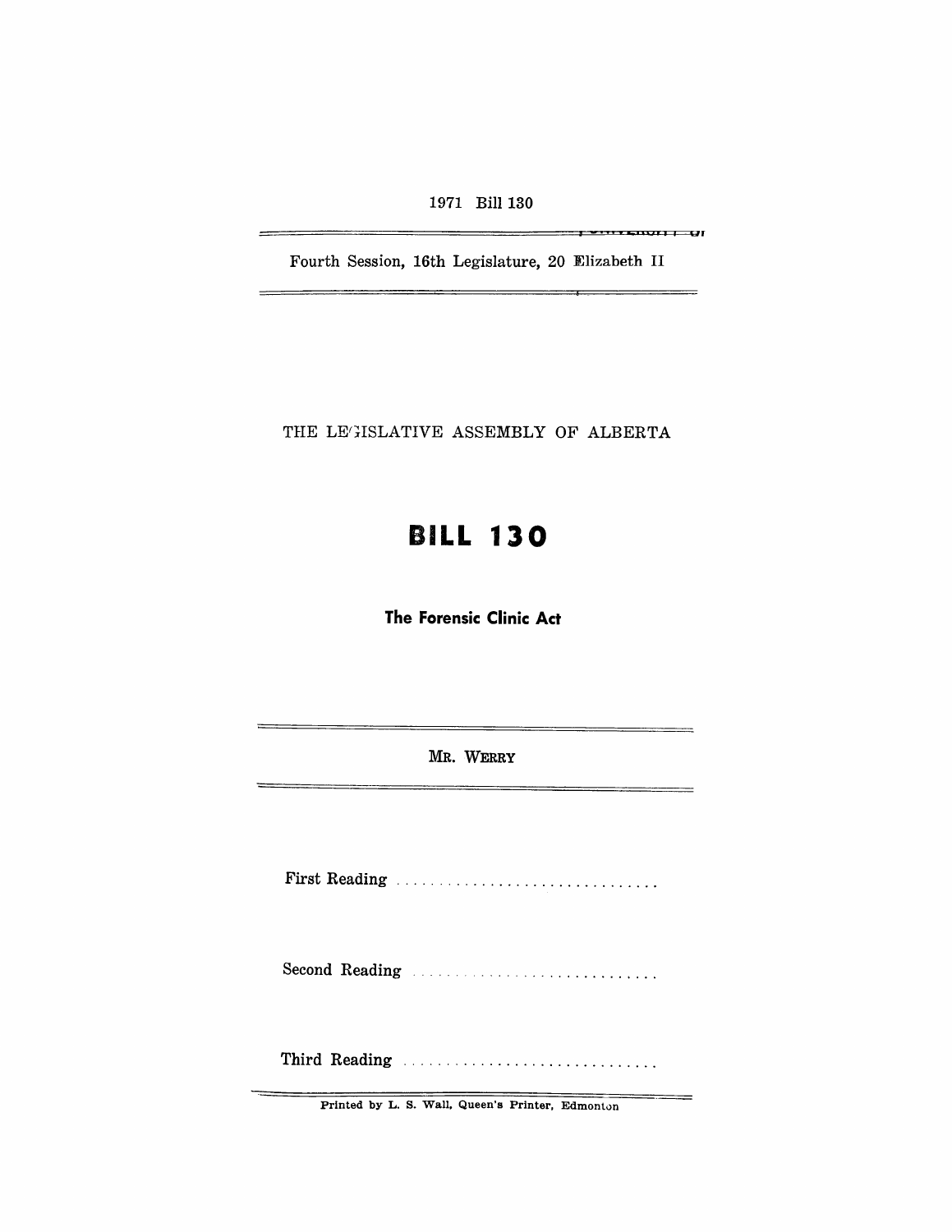## **BILL 130**

### 1971

#### THE FORENSIC CLINIC ACT

#### *(Assented to* , 1971)

HER MAJESTY, by and with the advice and consent of the Legislative Assembly of Alberta, enacts as follows:

**1.** Subject to the appropriation of moneys by the Legislature, the Department of Health shall establish a clinic at one general hospital in Calgary and in Edmonton to be known as the Forensic Clinic of the said general hospital.

2. The Minister of Health shall appoint a director for each clinic referred to in section 1.

**3.** Before hearing a charge or before plea or before giving sentence, a judge or magistrate may order any person who is before him charged with or convicted of any offence to attend the clinic for physical or mental examination, diagnosis or treatment.

4. An order under section 3 shall not be made until the judge or magistrate has ascertained from the director of the clinic that the services of the clinic are available to the person named in the order.

5. The director of the clinic may in his discretion report all or any part of the information compiled by the clinic to

- (a) the judge or magistrate who made the order,
- $(b)$  the person examined, or
- (c) any person who, in the opinion of the director, has a bona fide interest in the person examined.